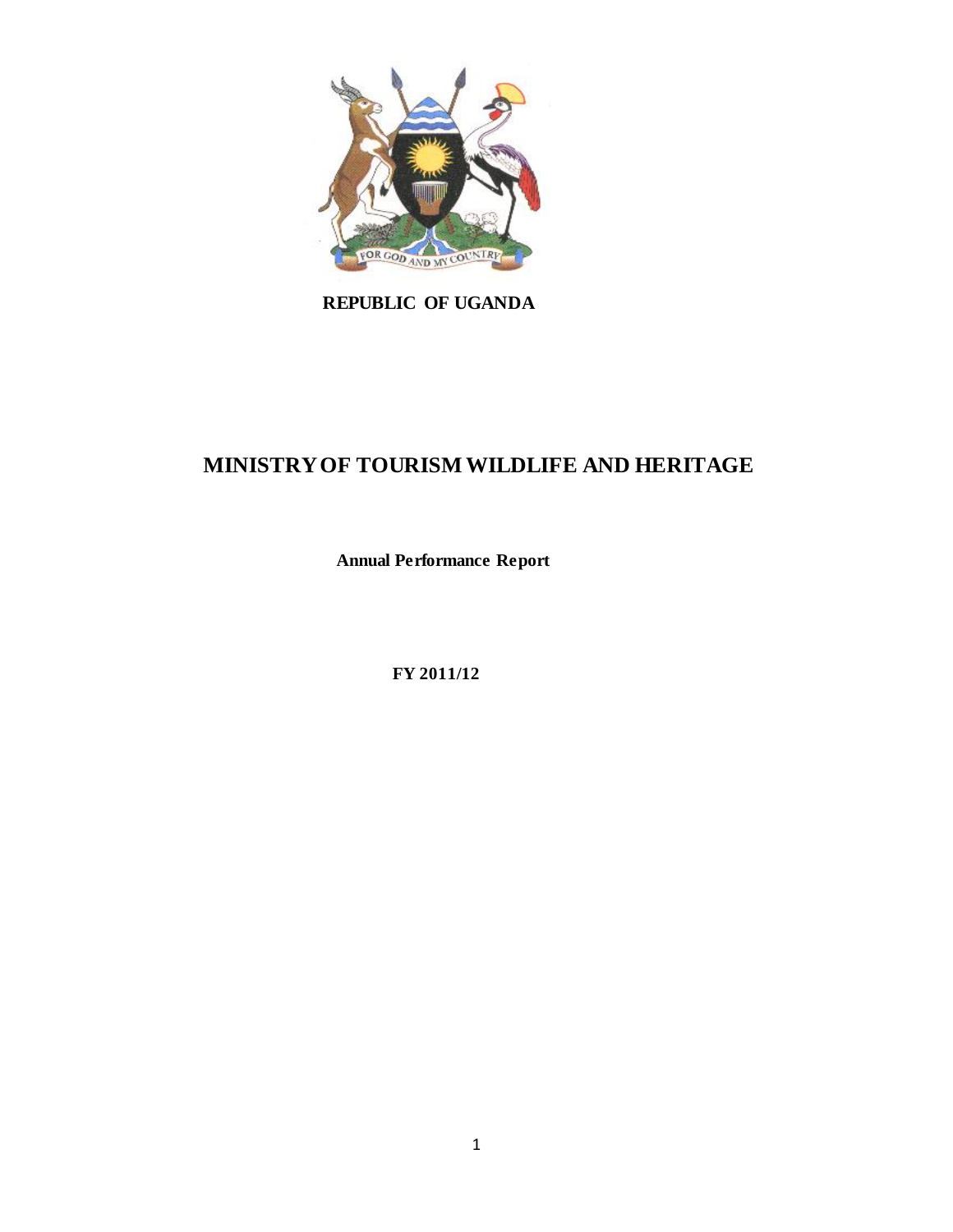## **FOREWARD**

The mandate of the Ministry of Tourism, Wildlife and Heritage is spelt in the **Mission** which is**:** "To develop and promote the tourism, wildlife and heritage resources for enhancement of Uganda as a competitive and preferred tourist destination, with accelerated sector contribution to the national economy".

This Annual Performance Report marks one year of our existence as an independent Ministry of Tourism, Wildlife and Heritage and spells out the our planned actions, actual achievements and challenges towards fulfillment of the mandate for the period July 2011 to June 2012.

During the Financial Year, the Ministry was able to register many achievements in pursuant of its goal of developing sustainable quality Tourism that is culturally and socially acceptable, ecologically friendly, environmentally sustainable and economically viable.

In implementing its mandate, the Ministry received support from the other key stakeholders and as such therefore, acknowledges their support and cooperation.

Special thanks go to the Management and staff of the Ministry who made invaluable contributions in formulating and implementing the Ministry's' policies and programmes.

Finally, I hope this report will enable our esteemed readers to understand and appreciate the role of the Ministry of Tourism Wildlife & Heritage in ensuring that Uganda's Tourism develop to sustain economic growth and social transformation.

Amb Patrick. S. Mugoya

# **PERMANENT SECRETARY**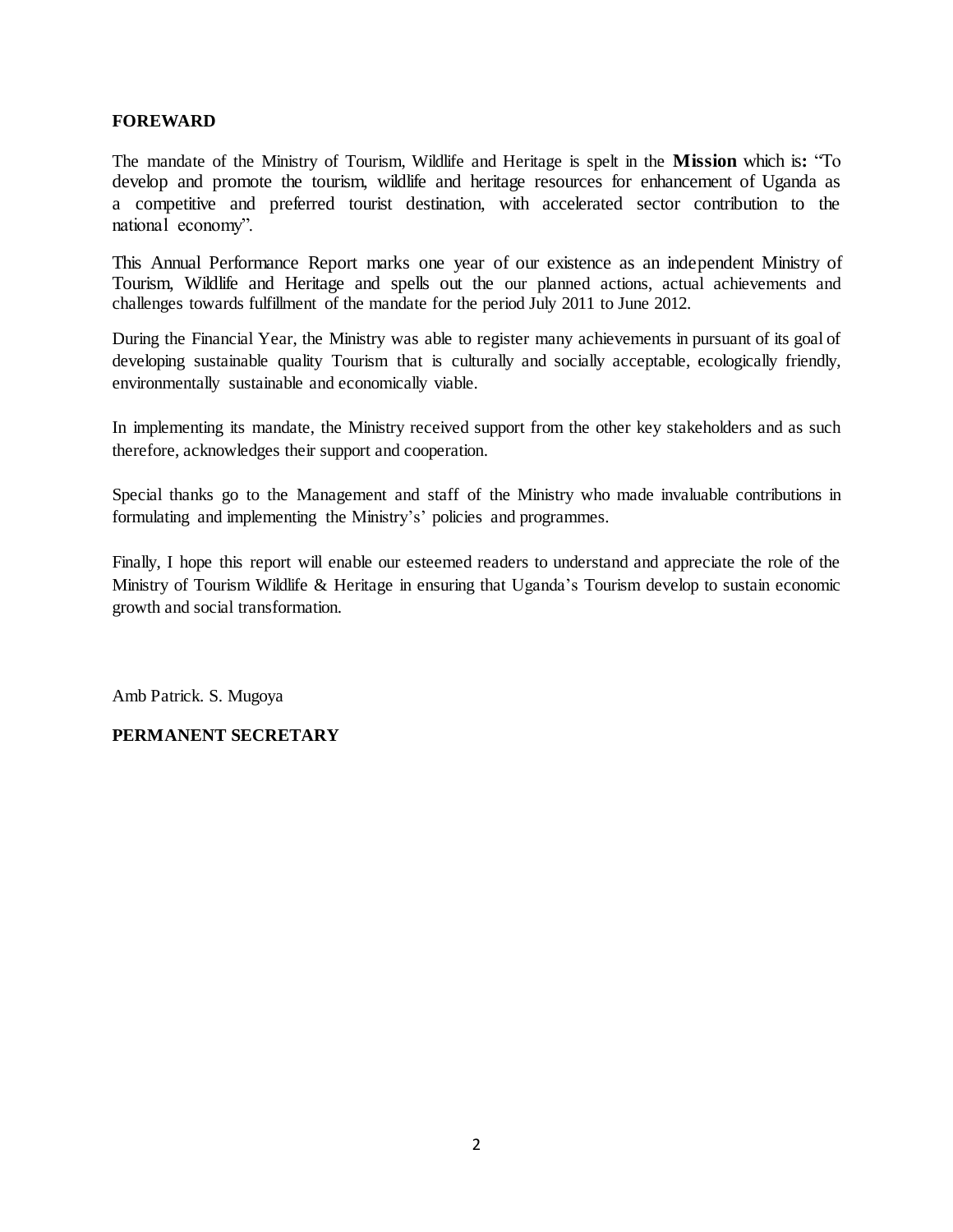## **EXECUTIVE SUMMARY**

The 2011/2012 Annual Performance Report is a review of the planned actions, actual achievements and challenges of the Ministry of Tourism Wildlife and Heritage for the Financial Year 2011/2012. This report is divided into four sections – Introduction, Achievements for 2011/2012, Challenges and Strategies and priorities for 2012/13

The Ministry recorded an 81.9% release against the budget from the Ministry of Finance. The shortfall was due to budget cuts.

Uganda has been recognized as an important tourism destination internationally through the various accolades that the country received; including being *number one tourist destination for 2012* by *Lonely Planet* .

At the macro-economic level the contribution of tourism to GDP was at  $9.01\%$  for 2011 compared to 7.6% in 2010; foreign exchange from tourism increased from US\$ 662m in 2010 to US\$805m<sup>2</sup> in 2011 representing growth of 21%. Uganda received 1,151,000 visitor arrivals in the year 2011 compared to 946,000 in 2010 representing an increase of 34%.

The key challenges faced by the Ministry in the period under review were mainly because the ministry has been in existence for only one year and had very little resources allocated to it,implying that a number of key activities were not carried out

# **SECTION ONE: INTRODUCTION**

The Ministry of Tourism, Wildlife and Heritage has now been existence for one year. The National Development Plan (2010/11-2014/15) recognizes the Tourism Sector as one of the "Primary Growth Sectors of the economy", that directly creates employment, generates economic growth, provides investment opportunities, brings in foreign exchange and creates market for local products at source.

*The Vision*: "*Harnessing tourism, wildlife and cultural heritage as a primary growth sector contributing to the transformation of the Ugandan society from a peasant to a modern and prosperous Country* "

*The Mission:* "*develop and promote tourism, wildlife and heritage resources of Uganda into a highly competitive and preferred tourist destination, with accelerated sector contribution to the national economy"*

The sector has 3 major focal subsectors: tourism, wildlife conservation and heritage.

The Tourism Development sub-sector is guided by the National Tourism Policy 2003 whose aim is to ensure "*the development of sustainable quality tourism that is culturally and socially acceptable, ecologically friendly, environmentally sustainable, and economically viable***".** 

 $\overline{a}$ 

<sup>1</sup> World Tourism and Travel Council, 2012

<sup>2</sup> Statistical Abstract, 2012, Ministry of Tourism, Wildlife and Heritage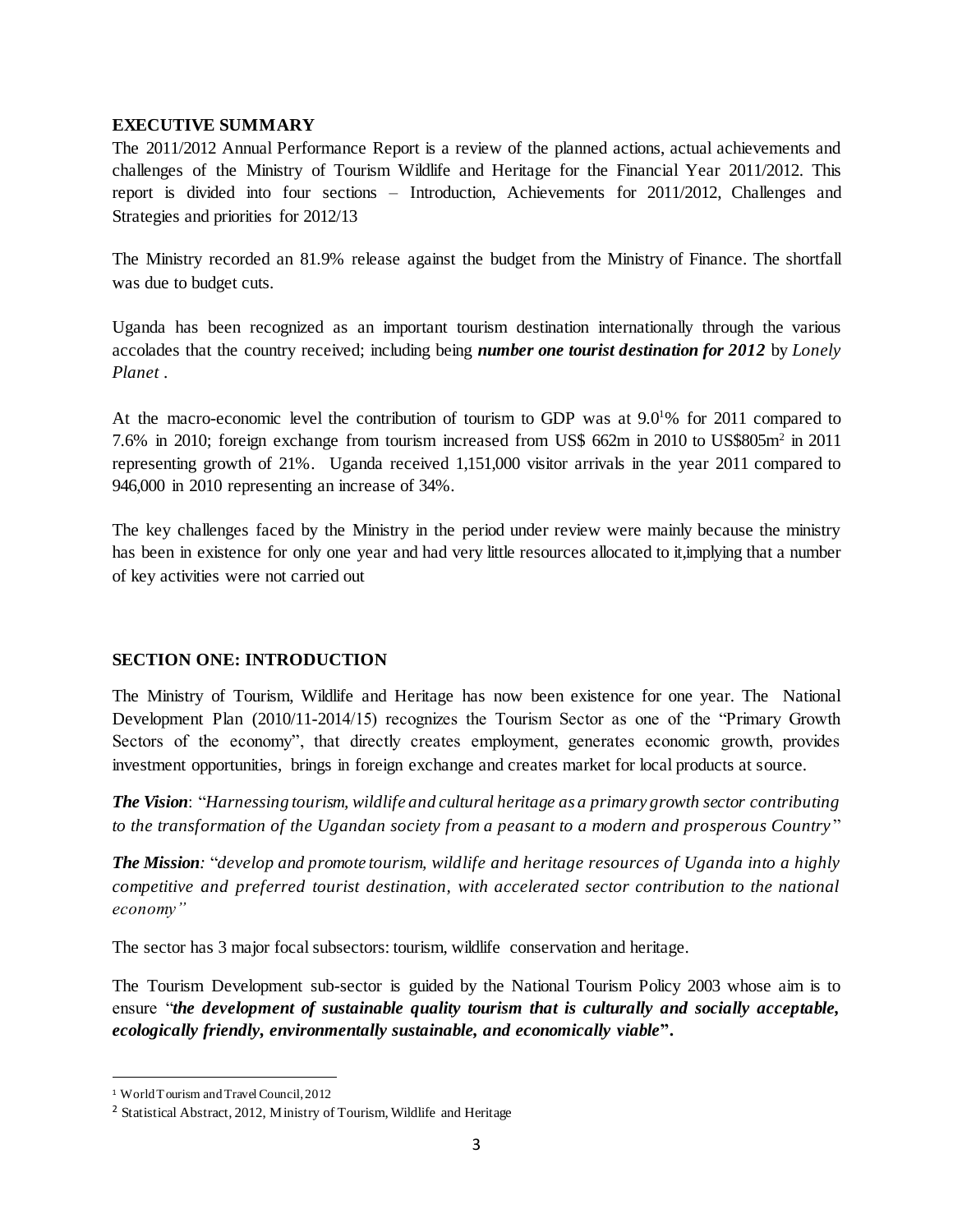The Museums and Monuments sub-sector derives its mandate from the 1995 Constitution of Republic of Uganda under the National objectives and directive principles of State policy XXV and Article 189 (10) and is guided by 1967 Historical Monuments Act and its 1977 amendment.

The Wildlife Conservation sub-sector derives its mandate from the 1995 Constituion of the Republic of Uganda under the National objectives and directive principles of State policy XIII and XXVII, Article 189 (8) and (24) schedule six. The sub sector is guided by the Uganda Wildlife Policy 1999; Uganda Wildlife Act cap 200 of 2000 and The Game (Preservation and Control) Act Cap 198 of 2000.

The Ministry is made up of four Departments namely: Tourism Development, Wildlife Conservation, Museums & Monuments, and Finance and Administration (F&A).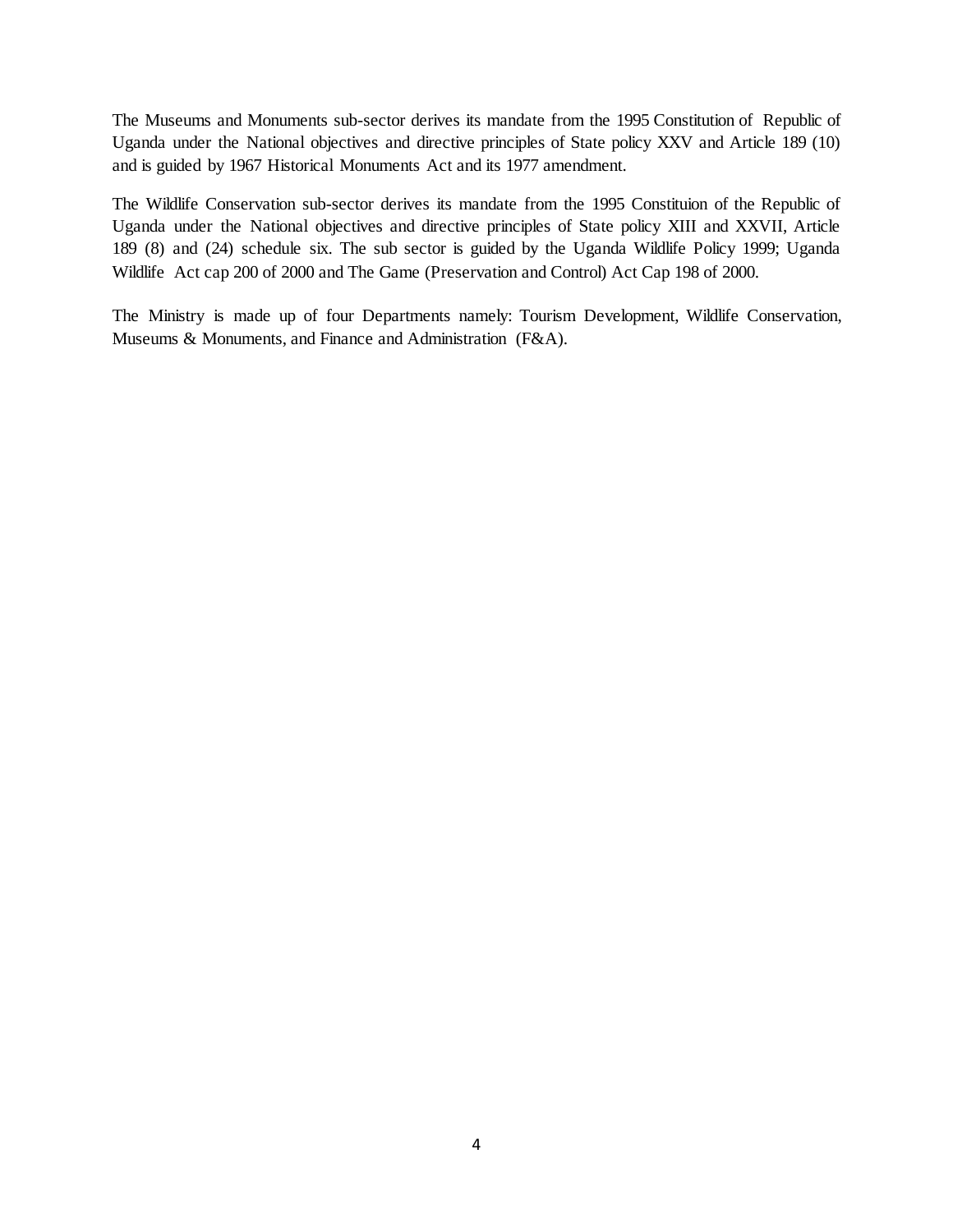## **SECTION TWO: ACHIEVEMENTS**

## **2.1. Introduction**

With a 81.9% budget release for FY 2011/12, from the Ministry of Finance and other sponsored programmes, the sector recorded the following outcomes at macro-economic level:

- 1. The current tourism contribution to GDP earnings was at 9.0<sup>3</sup>% for 2011 compared to 7.6% in 2010
- 2. Contribution of tourism to foreign exchange increased from US\$ 662m in 2010 to US\$805m<sup>4</sup> in 2011 representing growth of 21%. The earnings are projected to increase to US\$1.0bn in 2014 keeping all factors constant.
- 3. Uganda received 1,151,000 visitor arrivals in the year 2011 compared to 946,000 in 2010 representing an increase of 34%.
- 4. Park arrivals increased from 190,000 in 2010 to 208,000 in 2011 representing growth of 9.4%.
- 5. Uganda Wildlife Education Centre received 263,000 visitors in 2011 compared to 250,747 visitors in 2010 representing a growth of 5%.

Since the creation of the Ministry in June 2011, Uganda has received the following international recognitions in 2012 which the country needs to take advantage of by vigorously harnessing the country's tourism potential and engaging more in effective promotion and marketing:

- i) Uganda was recently voted as *number one tourist destination for 2012* by *Lonely Planet (*the largest travel guide book and digital media publisher in the world*).*
- ii) Mt Rwenzori was voted among the *top hiking places in Africa* and among the top 15 hiking spots in the world.
- iii) Virunga volcanoes in south-western Uganda, were voted *"A must see place for 2012"* among the 12 places one has to visit in their life time as the only remaining home and sanctuary of the endangered mountain gorillas in the world.
- iv) Bwindi Impenetrable National Park was voted Africa's *number one birding site* by the African Bird club, ahead of South Africa's Kruger National Park and Cape Town's ocean shores. The ranking also put Murchison Falls National Park in ninth position among the top 10 birding sites on the continent.
- v) The New York Times Travel section ranked Uganda among top 33 places in the world to visit.
- vi) Uganda emerged **Third best Exhibitor** on the African Continent at the ITB Berlin 2012, and was honoured with a **Certificate and Trophy.**

In addition, Uganda is becoming a preferred events and conference destination and recently, outcompeted other countries including Canada to *host the 126th Inter Parliamentary Union (IPU) assembly* meeting in April 2012. In May 2012, the Ministry of Defence hosted a General Assembly and Congress of International Sports Council of 134 countries in the world.

 $\overline{a}$ 

<sup>3</sup> World Tourism and Travel Council, 2012

<sup>4</sup> Statistical Abstract, 2012, Ministry of Tourism, Wildlife and Heritage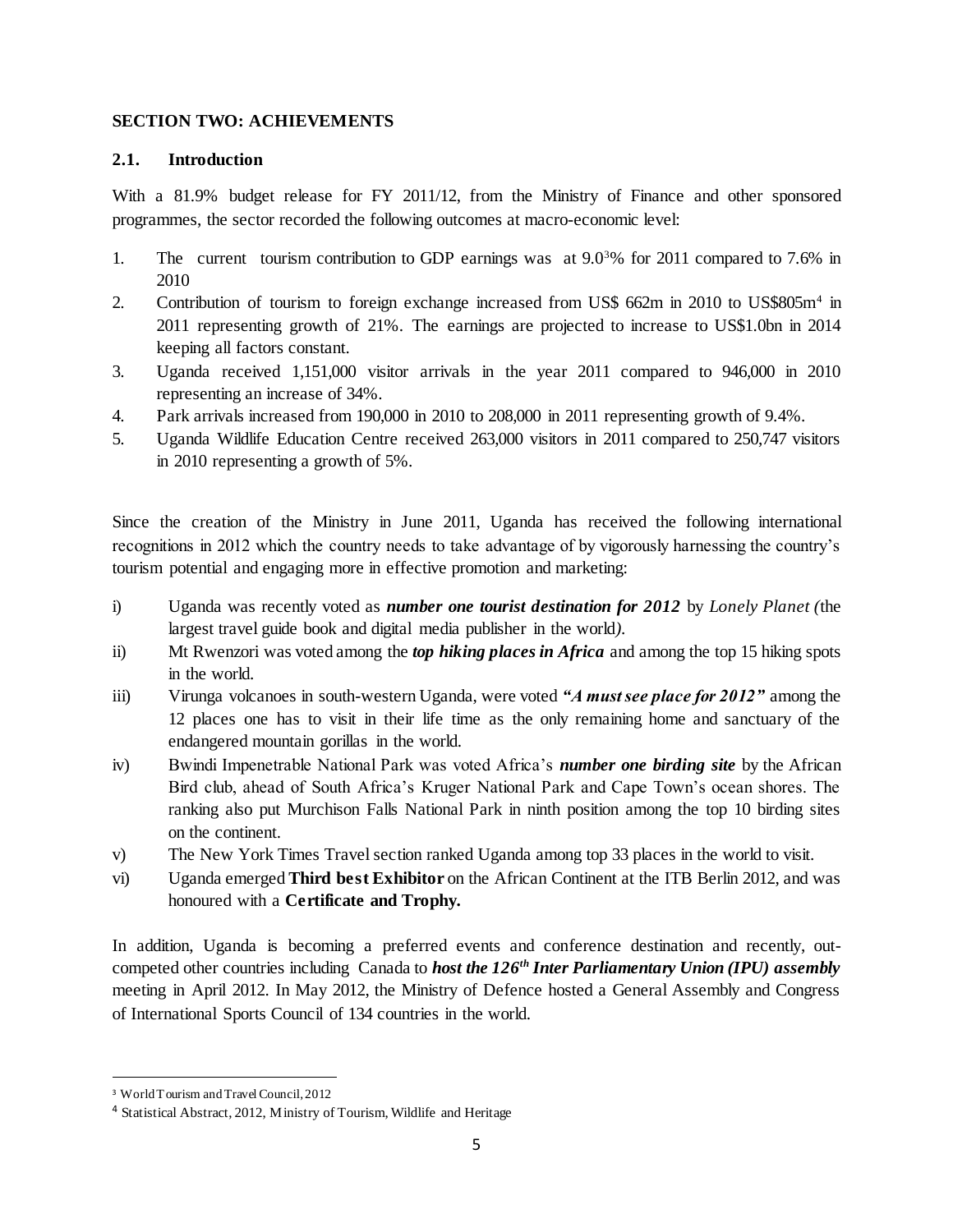#### **2.2. Ministry's achievements in the FY2011/12**

#### **Policies, regulations and governance**

- **i.** Uganda Wildlife Authority Board of Trustees was recently inaugurated.
- ii. The final Draft Uganda Wildlife Policy and the bills establishing the Hotel and Tourism Training Institute (HTTI), Uganda Wildlife Research and Training Institute (UWRTI) and that of Uganda Wildlife Education Centre (UWEC) are ready for submission to Cabinet.
- iii. The Tourism regulations to enforce standards for accommodations, restaurants, tour operators and tour guides were finalised and now awaiting gazetting.
- iv. Uganda Tourism Police was also recently inaugurated to provide security to major tourist attraction sites including hotels
- v. In collaboration with World Bank, UNDP and UNWTO the Ministry has carried out a Rapid Situation Assessment study. The report will be used as a benchmark in the development of a Tourism Master Plan and the National Tourism Policy to provide strategic roadmap for the sector.
- vi. Guidelines for proper monitoring and Revenue Share guidelines of oil exploration have been developed
- vii. A draft Museums and Monuments Policy is awaiting approval by the top management for national stakeholder consultations. Once approved, it will guide the revision of the Historical Monuments Act of 1967.
- viii. Consultations on the Greater Virunga Trans boundary Collaboration Treaty were completed and the draft submitted for finalization by the Republic of Uganda, Republic of Rwanda, and the DR Congo.
- ix. The Wildlife Act review process commenced and Zero Draft Uganda Wildlife Act Amendment Bill is now in place for consultations.
- x. Conservation areas were inspected on a quarterly basis and management report and recommendations given in regard to oil and gas activities and human wildlife conflicts.

#### **2.3. Promotion and Marketing**

- i) UTB distributed 30,000 assorted promotional materials to UK, Germany and Tanzania, Canada, Japan, 28 missions abroad, domestically during world tourism day, International conferences and martyrs day.
- ii) The Ministry participated in the World Travel Market in London, Fitur in Spain, WTM in London and ITB in Berlin and Rio +20 conference in Brazil
- iii) The Tourism Information office at National Theatre is undergoing renovation. The work is on-going and is nearing completion.
- iv) World Tourism Day was successfully held in Gulu on 27th September 2011and attracted thirty (30) exhibitors, these included Banks, Beverage companies, Hotels, art and craft entrepreneurs, Tourism sector public institutions, tour operators and cultural groups.
- v) A blog on the UTB website was created. Tourists/visitors and all other tourism stakeholders can interact and send comments online on any tourism topic. Additionally Interactive online tools have been developed at UTB to enable subscribers to get tourism updates on mobile phones, computers and IPads. The UTB website was also upgraded in appearance and content. It will be translated into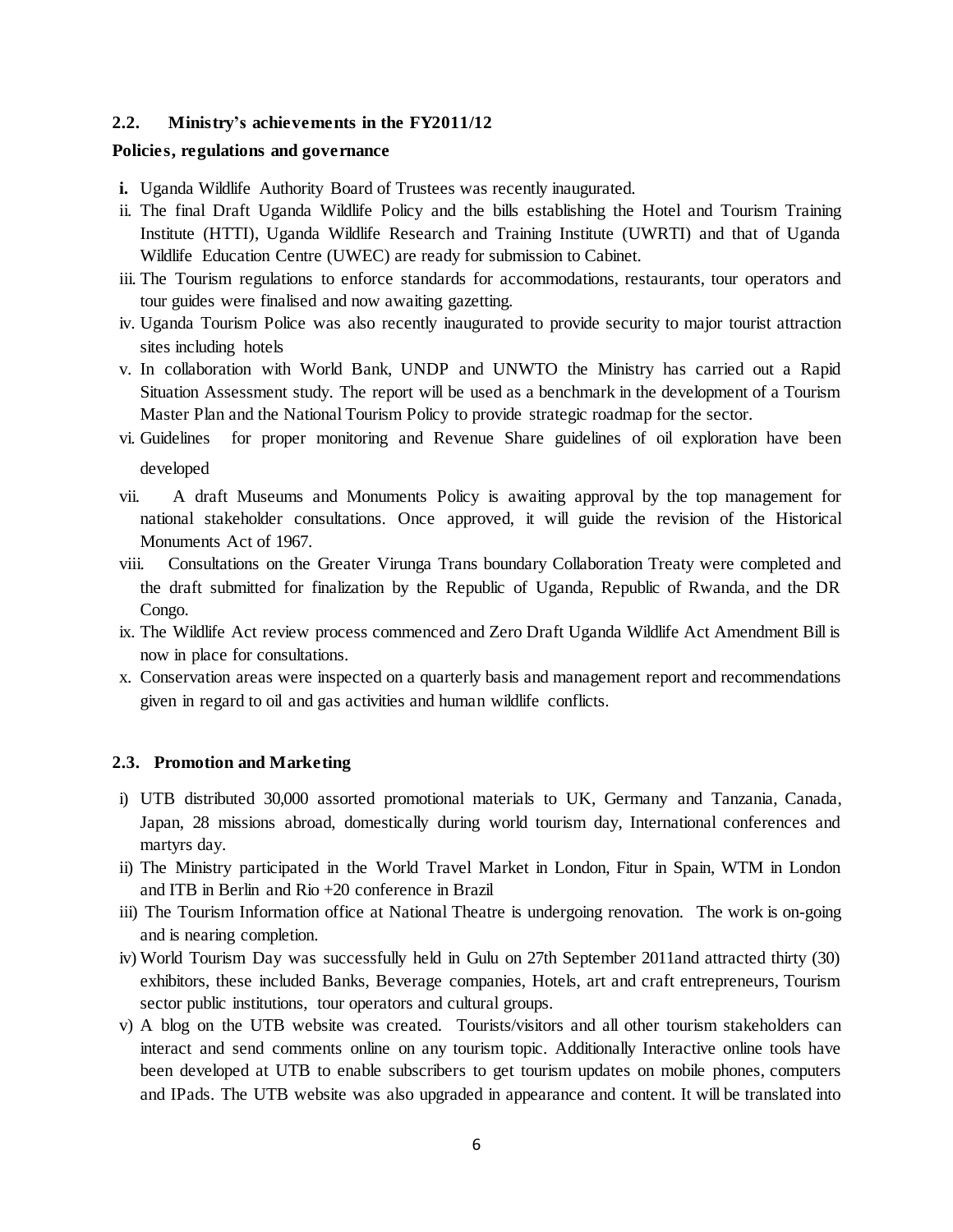Spanish, French, Swahili, German, Dutch, Chinese and Japanese. A new web portal for UWA was also launched in May 2012.

- vi) Entebbe International Airport was re-branded with key tourism attractions to market the country to visitors on arrival in the country
- vii) The Uganda Museum hosted a 3 week AMISOM exhibition which to raised awareness of the good works of our soldiers in Somalia to the general public.
- viii) A Media award function was successfully held on 16th September 2011to recognize the media for a job well done in reporting on tourism and conservation issues.
- ix) The Big Birding Day celebrations were held country wide with over 1,000 bird species counted and Queen Elizabeth National Park was rewarded for recording more birds than any other place.
- x) The Ministry represented Uganda at the 61st Meeting of the CITES Standing Committee in Geneva where she represented the Eastern Africa Sub-Region and also chaired the MIKE-ETIS Subcommittee. The Ministry also represented Uganda at the  $10<sup>th</sup>$  Conference of Parties (CoP 10) to the Convention on Migratory Species of wild fauna at which Uganda coordinated the African Group and was elected Vice Chair of the CoP and to the Standing Committee. The Ministry attended the 6<sup>th</sup> MIKE Eastern Africa Sub-regional meeting and Fourth African Elephant Meeting in Gigiri, Nairobi-Kenya. Furthermore Uganda attended the 5<sup>th</sup> session of the African Eurasian Water Bird Agreement in which she again coordinated African Group and was elected as Vice Chair of the standing Committee. The African initiative also secured Euros 145,000 for small projects in Africa. The Ministry also attended the 10th Governing Council meeting of Lusaka Agreement.

## 2.4. **Tourism Investment and Product Development:**

- i) Technical Support was given during the development of the Kalangala Tourism Development Plan.
- ii) Sensitization on preservation of rock art sites in Eastern Uganda has been enhanced and a nomination dossier has been prepared for the Nyero Rock paintings and associated rock art sites to the UNESCO world heritage list.
- iii) The following new tourism products were launched :
	- The Northern Uganda Slave trade trail which included sites like Fort Partiko, Pabbo, Guruguru, Wadelai and Dufile,
	- Rock Art paintings trail has progressed well on with sites likes Nyero, Mukongoro, Kakoro, Komuge, Dolwe, Kapir going to be nominated for the UNESCO World Heritage, Fortportal heritage trail was also launched. Memorial Sites in post conflicts areas have been launched in Northern Uganda, these include Barlonyo massacre site, Aboke girls' memorial, Pabbo IDP camp site and Lokude Massacre site.
	- $\triangleright$  The Batwa trail in Kisoro.
	- $\triangleright$  birding in Murchison Falls National park
	- $\triangleright$  Habituation of new Gorilla Groups in Bwindi and Chimpanzees in Kibale are near completion.
	- $\triangleright$  Heritage clubs in schools to enhance participation and consequently knowledge in cultural heritage

## 2.5. **Management of National Parks and Conservation:**

i) 28.5km of problem wildlife restraining trenches have been excavated in Murchison Falls Conservation Area and 21 km in Queen Elizabeth Conservation Area using local community labour force thus reducing on the impacts of wildlife on peoples' livelihoods.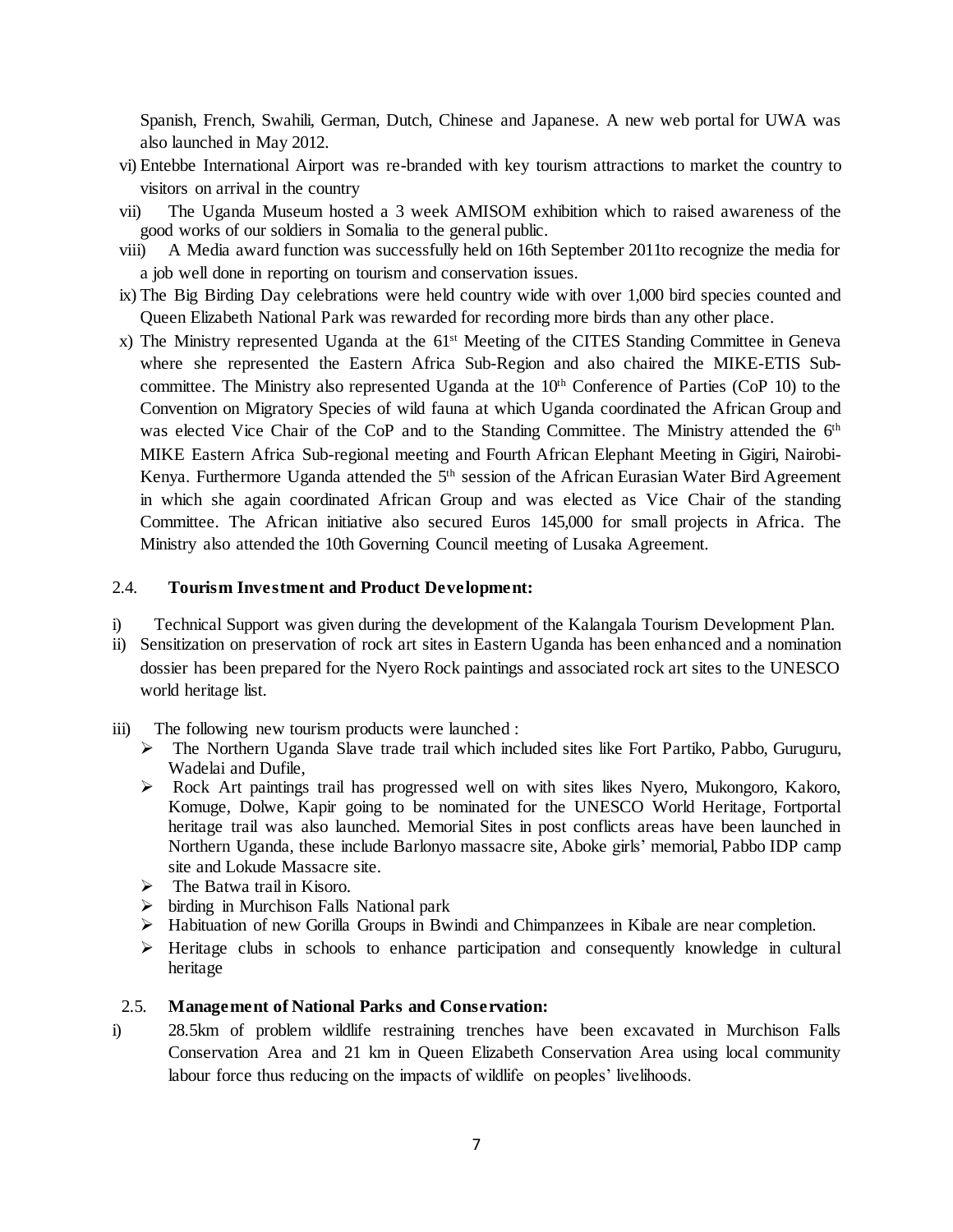- ii) A total of 132 persons were arrested and prosecuted on various offences ranging from poaching, illegal fishing, pit sawing and grazing in Protected Areas. This is a measure of the enhanced effectiveness of law enforcement against wildlife related crime.
- iii) Four baby chimpanzees rescued in Southern Sudan in July 2011 were transferred to the Chimpanzee Sanctuary Wildlife Conservation Trust (CSWCT).
- iv) Uganda Wildlife Education Centre (UWEC) held two community Conservation Education outreach program in Kayunga and Kyotera-Rakai where about 15,000 and 20,000 Ugandans were educated about Conservation Education and Domestic Tourism promotion. A number of Conservation Education Materials were distributed. UWEC also held retreats for Intercessors for Uganda (87), Light House Chapel (22) Layibi College (66).
- v) UWEC received and educated 231 groups on different conservation related themes.
- vi) UWEC received 10 Long Stay Volunteers who participated in the Long stay volunteer Conservation Education Program. 10 local Volunteer Educators and 6 internship students from different institutions of higher learning in Uganda were trained in delivering conservation education.
- vii) CSWCT partnered with the education department in Hoima District and teachers in three primary schools in the district to have classroom lessons on forest ecosystems.
- viii) Under the Payment for Ecosystems Services (PES) project, contracts with 254 farmers had been signed to conserve about 800ha of natural forest in the chimpanzee corridor. In turn, they will receive a payment in one year's time starting in July. NEMA and United Nations Environment Program have provided the funds.
- ix) Uganda Wildlife Authority acquired a digger to dig trenches for controlling problem animals like elephants that destroy people's properties and crops.
- x) Research and monitoring, Community Conservation, Law enforcement and ecotourism routine activities were sustained in the conservation areas.

# **2.6. Capacity building, Accommodation and hospitality registration and Coordination**

- i) 20 hotel assessors recognized by the East African Community sat exams at Hotel and Tourism Training Institute and are awaiting their results. Once they are certified, technical capacity to grade hospitality facilities s would have been built.
- ii) 297 students graduated at UWTI spanning from 2002 up to 2011. A one month paramilitary training of 97 students at Uganda Wildlife Training Institute was conducted by the UPDF.
- iii) A total of 106 hotel personnel were trained in various disciplines including Food Production, Housekeeping, Front desk operations and Food and Beverages. 65 tour guides have also been trained in customer care.
- iv) 50 UWA guides benefited from training in customer care, identification of birds, and communication and interpretation skills for maximum visitor satisfaction held. 31 rangers and 2 wardens undertook intensive marine training in rescue operations.
- v) 14 members of staff at Uganda Museum were trained in various disciplines of preservation, protection of heritage, archaeology and world heritage nominations of heritage sites while 5 UWEC staff acquired skills in animal handling and conservation.

## **2.7. Research and Coordination**

i) A database of all accommodation facilities in the country has been established. This is a step in guiding the investments in the accommodation facilities.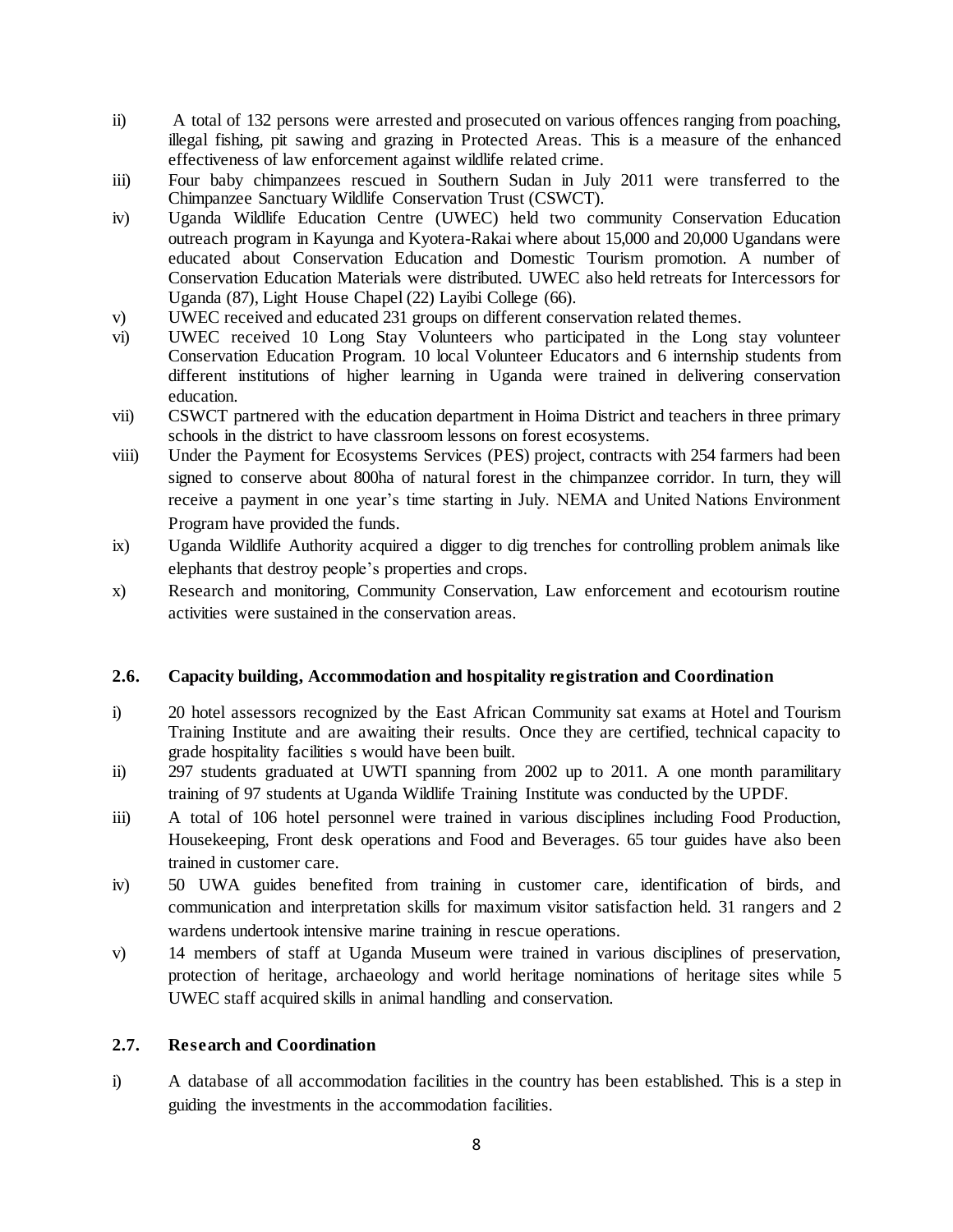- ii) A survey of tourists at border points to establish expenditure and motivation factors was concluded. This is a step in development of the tourism master plans and establishing actual foreign exchange generated by the sector.
- iii) Ground and aerial surveys conducted to establish wildlife population status in all the national parks in the country including a census of Mountain Gorilla in BINP by UWA.
- vi) Compilation of data on the National Cultural list of Museums, and Monuments /sites had been finalized and a list of 684 national sites is now available. Additionally, a database of cultural sites is now in place at Uganda Museum.
- vii) UTB carried out the following studies:
	- $\triangleright$  the viability of the Tourism Levy,
	- $\triangleright$  Tourism Value Chain,<br> $\triangleright$  Capacity gaps in Touri
	- Capacity gaps in Tourism Support institutions
	- $\geq$  4 new pro-poor products to be developed under the UNDP project
	- viii) The Ministry coordinated the Accommodation and venues subcommittees for 16 national and international conferences during the year under review.
	- ix) Research and development of marine tourism around the areas of L.Kyoga and L. Albert were undertaken.
	- x) Research and data collection necessary for the formulation of project proposals for possible NORAD funding was also undertaken including in Mt. Elgon and Mt. Ruwenzori Conservation areas and a draft concept note has been prepared for management and stakeholders discussions.
	- xi) Field work in Budongo and Bugamba Forest reserves were conducted to feed into the resource mobilization drive and product development process.
	- xii) Exploratory study on the Tourism development Levy was also undertaken.

## **2.8. Tourism Infrastructure**

- i). A Wide Area Network (WAN) was completed in all parks to enhance communication and tracking revenue collection.
- ii). A total of UShs. 2bn was transferred to Buganda Kingdom as Government contribution towards the reconstruction of Kasubi tombs.
- iii). The 20 km Tebito track sponsored by Tullow Oil as an offset for tourism tracks in Murchison Falls National Park was officially opened on 6<sup>th</sup> December 2011. Additionally 120 Km of roads, 77 km of tracks and 564 km of trails were maintained by Uganda Wildlife Authority in the protected areas.
- iv). A dormitory at UWTI is under construction and its completion in the new financial year will go a long way in solving students' accommodation requirements.
- v). HTTI computer laboratory was equipped with 24 computers, while curator staff at Uganda Museum were equipped with 5 desktop computers.
- vi). The construction of Kabale Museum was completed while Moroto Museum constructed with support of French Embassy, was opened to the public and is now functional.
- vii). The process of construction of Soroti Museum and Cultural Center has commenced with the procurement of architectural plans and bills of quantities for the building and cultural village.
- viii). Renovation of historical sites and monuments is ongoing at Wadelai and Bweyorere.
- ix). In conjunction with Competitive Investment Climate Secretariat (CICS) and the private sector, a list of key tourism roads to be worked on has been submitted to MFPED, Ministry of Works and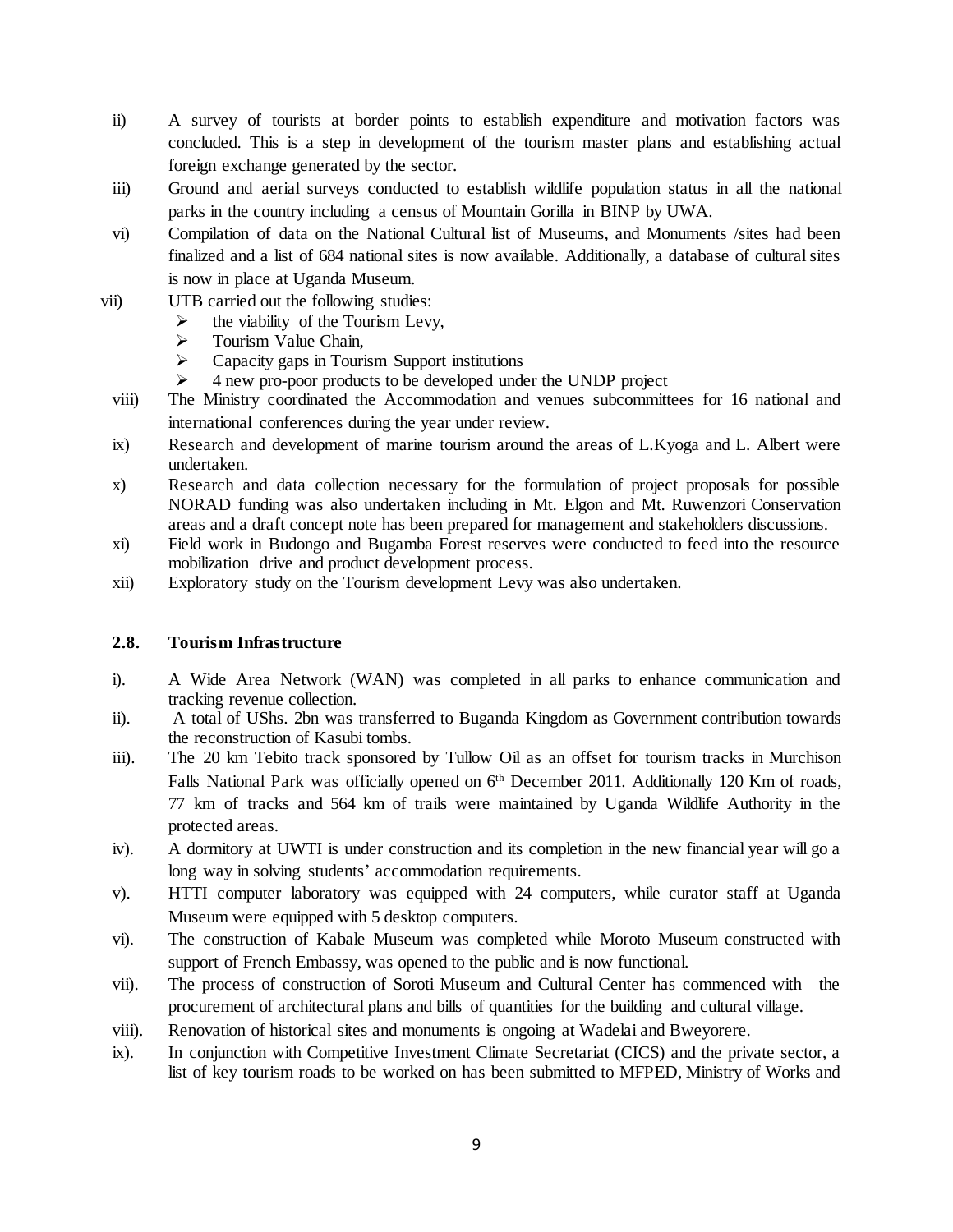Transport and Uganda National Roads Authority (UNRA) for consideration. Government is in advanced stages of finalizing funding for the following tourism priority road projects<sup>5</sup>:

- 1. Rukungiri-Kihihi-Kanungu-Ishasha (74 kms)
- 2. Kyenjojo (Kabwoya)-Hoima Masindi- Kigumba (137 km)
- 3. Ishasha-Katunguru (88.0 kms)
- 4. Kabale-Bunyonyi (6.0 kms)

Construction on the following roads is continuing while others will be started on:

- 1. Kampala-Entebbe Expressway (51km);
- 2. Fort-Portal-Bundibugyo (104km);
- 3. Kabale-Kisoro-Bunagana/Kyanika (101km);
- 4. Ishaka-Kagamba (35.4km);
- 5. Kalangala Infrastructure Project.
- 6. Atiak-Adjumani-Moyo-Afoji (104.0 kms)
- X) A proposal to extend electricity to all Protected Areas has been prepared jointly with Rural Electricity Agency (REA).

# **SECTION THREE: CHALLENGES**

Despite the achievements listed above, the Ministry of Tourism Wildlife and Heritage after one year in existence continues to face the following challenges. Most of the challenges revolve around resource constraints:

- i). Inadequate staffing of the Ministry (176 vacant posts)
- ii). The little resource envelope for marketing Uganda as a tourist destination (7.3bn).
- iii). Limited tourism product development due to limited resources (1.0bn)
- iv). Inadequate accommodation facilities within and outside the protected areas. Accessing land where to construct accommodation facilities is also not easy.  $(2.0bn)$
- v). Low quality of service/standards in tourism sector (0.5bn)
- vi). Inadequate funding for the Hotel and Tourism Training Institute and Uganda Wildlife Training Institute (4.0bn)
- vii). Accumulated arrears due to member financial obligations to international agreements and treaties. These include Convention of International Trade in Endangered Species of wild fauna and flora (CITES), Lusaka Agreement, UNWTO and Convention of migratory Species (CMS). This among others has continued to affect the Ministry's performance at the international stage. (3.1bn)
- viii). Inadequate resources to resettle communities residing in wildlife protected areas (4.9bn)
- ix). About SHS 10.8bn is needed for Human Wildlife Conflict mitigating measure

# **SECTION FOUR: STRATEGIES AND PRIORITIES FOR 2012/13**

Inspite of the budget being insufficient in the FY 2012/13, UGX. 51.561bn (of which Shs. 38.7bn is Non Tax Revenue ), the Ministry plans to do the following.

 $\overline{a}$ 

<sup>5</sup> Budget Speech, Financial Year 2012/13